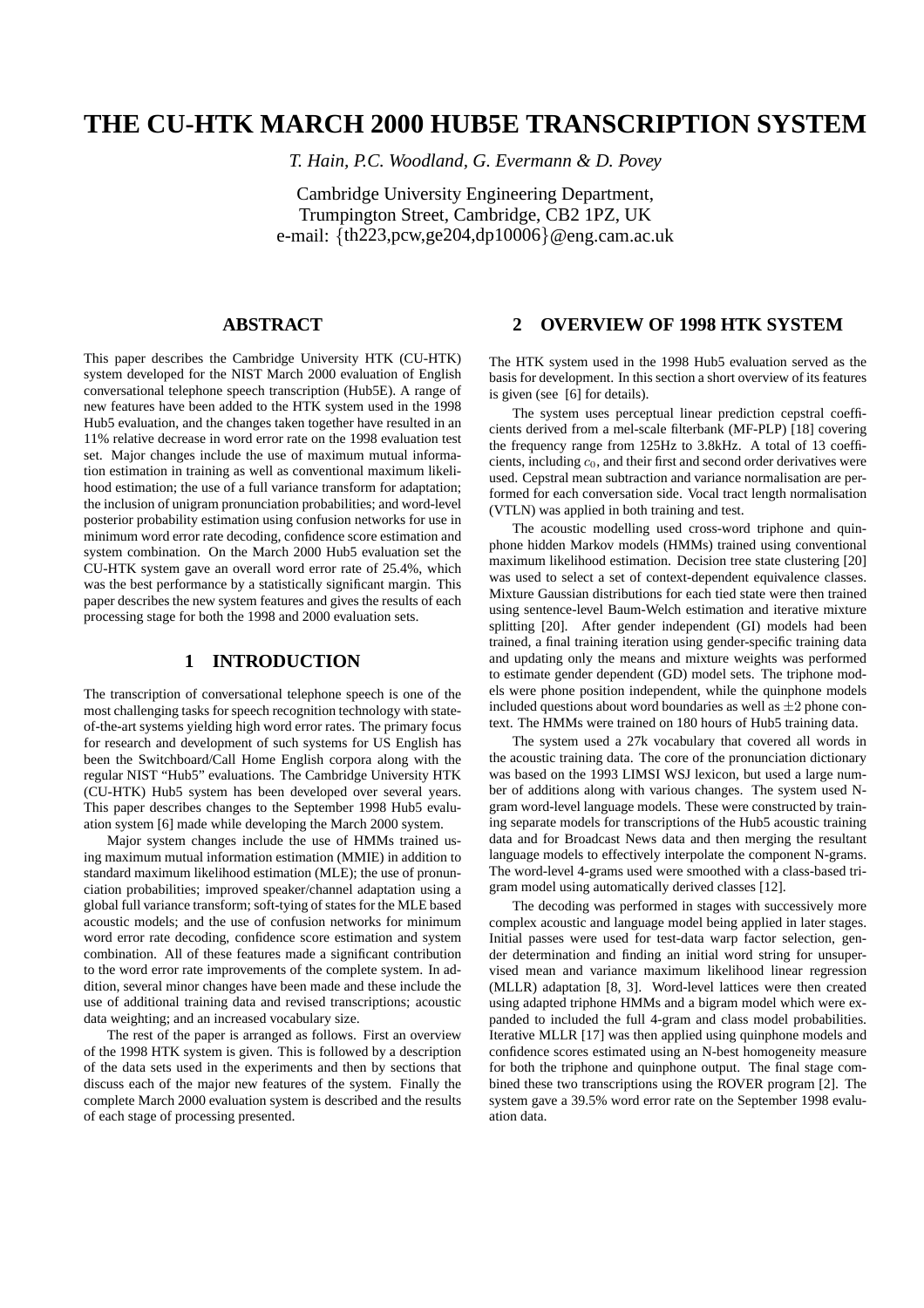## **3 TRAINING AND TEST DATA**

The Hub5 acoustic training data is from two corpora: Switchboard-1 (Swb1) and Call Home English (CHE). The 180 hour training set used for training the 1998 HTK system used various sources of Swbd1 transcriptions and turn-level segmentations. For the March 2000 system we took advantage of the January 2000 release from Mississippi State University (MSU) of Swbd1 transcriptions which should provide greater accuracy and consistency. We made a number of changes to these manual corrections and also automatically removed more than 30 hours of silence data at segment boundaries. An important feature of the MSU transcripts is the full-word transcription of false starts and mispronunciations. In order to make use of the extended transcripts a dictionary of false starts and mispronunciations was created for use during training.

Three different training sets were used during the course of development: the 18 hour Minitrain set defined by BBN which gives a fast turnaround; the full 265 hour training set (h5train00) for the the March 2000 system and a subset of h5train00 denoted h5train00sub. The sizes of the training sets are given in Table 1 together with the number of conversation sides that each includes. The h5train00sub set was chosen to include all the speakers from Swb1 in h5train00 as well as a subset of the available CHE sides.

| Training     | Total      | <b>Conversation Sides</b> |      |
|--------------|------------|---------------------------|------|
| <b>Set</b>   | Time (hrs) | Sw <sub>b</sub> 1         | CHE. |
| Minitrain    | 18         | 398                       |      |
| h5train00sub | 68         | 862                       | 92   |
| h5train00    | 265        | 4482                      | 235  |

Table 1: Hub5 training sets used.

The development test sets used were the subset of the 1997 Hub5 evaluation set used in [6], eval97sub, containing 10 conversation sides of Switchboard-2 (Swb2) data and 10 of CHE; and the 1998 evaluation data set, eval98, containing 40 sides of Swb2 and 40 CHE sides (in total about 3 hours of data). Furthermore results are given for the March 2000 evaluation data set, eval00, which has 40 sides of Swb1 and 40 CHE sides.

| Training     | Clustered States /  | % Word Error Rate |            |       |
|--------------|---------------------|-------------------|------------|-------|
| <b>Set</b>   | Gaussians per State | Swbd2             | <b>CHE</b> | Total |
| Minitrain    | 3088/12             | 43.7              | 57.7       | 50.6  |
| h5train00sub | 6165/12             | 38.7              | 53.5       | 46.0  |
| h5train00    | 6165/16             | 36.4              | 52.5       | 44.4  |

Table 2: % WER on eval97sub using VTLN, GI, MLE triphone models and a trigram language model, different training set sizes.

Basic gender independent, cross-word triphone versions of the system, with no adaptation, were constructed for each training set size. Table 2 shows the number of clustered speech states and the number of Gaussians per state for each of these systems as well as word error rates on eval97sub. An initial 3.5-fold increase in the amount of training data results in a 4.6% absolute reduction in word error rate (WER). However some of this large gain can be attributed to the careful selection of the h5train00sub set to have a good coverage of the full training material. A further approximately 3-fold increase in the amount of training data only brings a further 1.6% absolute reduction in WER.

## **4 MMIE TRAINING**

The model parameters in HMM based speech recognition systems are normally estimated using Maximum Likelihood Estimation (MLE). During MLE training, model parameters are adjusted to increase the likelihood of the word strings corresponding to the training utterances without taking account of the probability of other possible word strings. In contrast to MLE, discriminative training schemes, such as Maximum Mutual Information Estimation (MMIE) take account of possible competing word hypotheses and try to reduce the probability of incorrect hypotheses. The objective function to maximise in MMIE is the posterior probability of the true word transcriptions given the training data.

For R training observation sequences  $\{\mathcal{O}_1, \ldots, \mathcal{O}_r, \ldots \mathcal{O}_R\}$ with corresponding transcriptions  $\{w_r\}$ , the MMIE objective function is given by

$$
\mathcal{F}_{\text{MMIE}}(\lambda) = \sum_{r=1}^{R} \log \frac{p_{\lambda}(\mathcal{O}_{r} | \mathcal{M}_{w_{r}}) P(w_{r})}{\sum_{\hat{w}} p_{\lambda}(\mathcal{O}_{r} | \mathcal{M}_{\hat{w}}) P(\hat{w})}
$$
(1)

where  $\mathcal{M}_w$  is the composite model corresponding to the word sequence w and  $P(w)$  is the probability of this sequence as determined by the language model. The summation in the denominator of (1) is taken over all possible word sequences  $\hat{w}$  allowed in the task and it can be replaced by

$$
p_{\lambda}(\mathcal{O}_{r}|\mathcal{M}_{\text{den}}) = \sum_{\hat{w}} p_{\lambda}(\mathcal{O}_{r}|\mathcal{M}_{\hat{w}}) P(\hat{w})
$$
 (2)

where  $\mathcal{M}_{den}$  encodes the full recognition acoustic/language model.

Normally the denominator of (1) requires a full recognition pass to evaluate on each iteration of training. However as discussed in [16] this can be approximated by using a word lattice which is generated once to constrain the number of word sequences considered. This lattice-based framework can be used to generate the necessary statistics to apply the Extended-Baum Welch (EBW) algorithm [5, 13, 16] to iteratively update the model parameters. The statistics required for EBW can be gathered by performing for each training utterance a forward-backward pass on the lattice corresponding to the numerator of (1) (i.e. the correct transcription) and on the recognition lattice for the denominator of (1). The implementation we have used is rather different to the one in [16] and does a full forward-backward pass constrained by (a margin around) the phone boundary times that make up each lattice arc. Furthermore the smoothing constant in the EBW equations is computed on a per-Gaussian basis for fast convergence and a novel weight update formulation used. The computational methods that we have adopted for Hub5 MMIE training are discussed in detail in [19].

While MMIE is very effective at reducing training set error a key issue is generalisation to test data. It is very important that the confusable data generated during training (as found from the posterior distribution of state occupancy for the recognition lattice) is representative to ensure good generalisation. If the posterior distribution is broadened, then generalisation performance can be improved. For this work, two methods were investigated: the use of acoustic scaling and a weakened language model.

Normally the language model probability and the acoustic model likelihoods are combined by scaling the language model log probabilities. This situation leads to a very large dynamic range in the combined likelihoods and a very sharp posterior distribution in the denominator of (1). An alternative is to scale down the acoustic model log likelihoods and as shown in [19] this acoustic scaling aids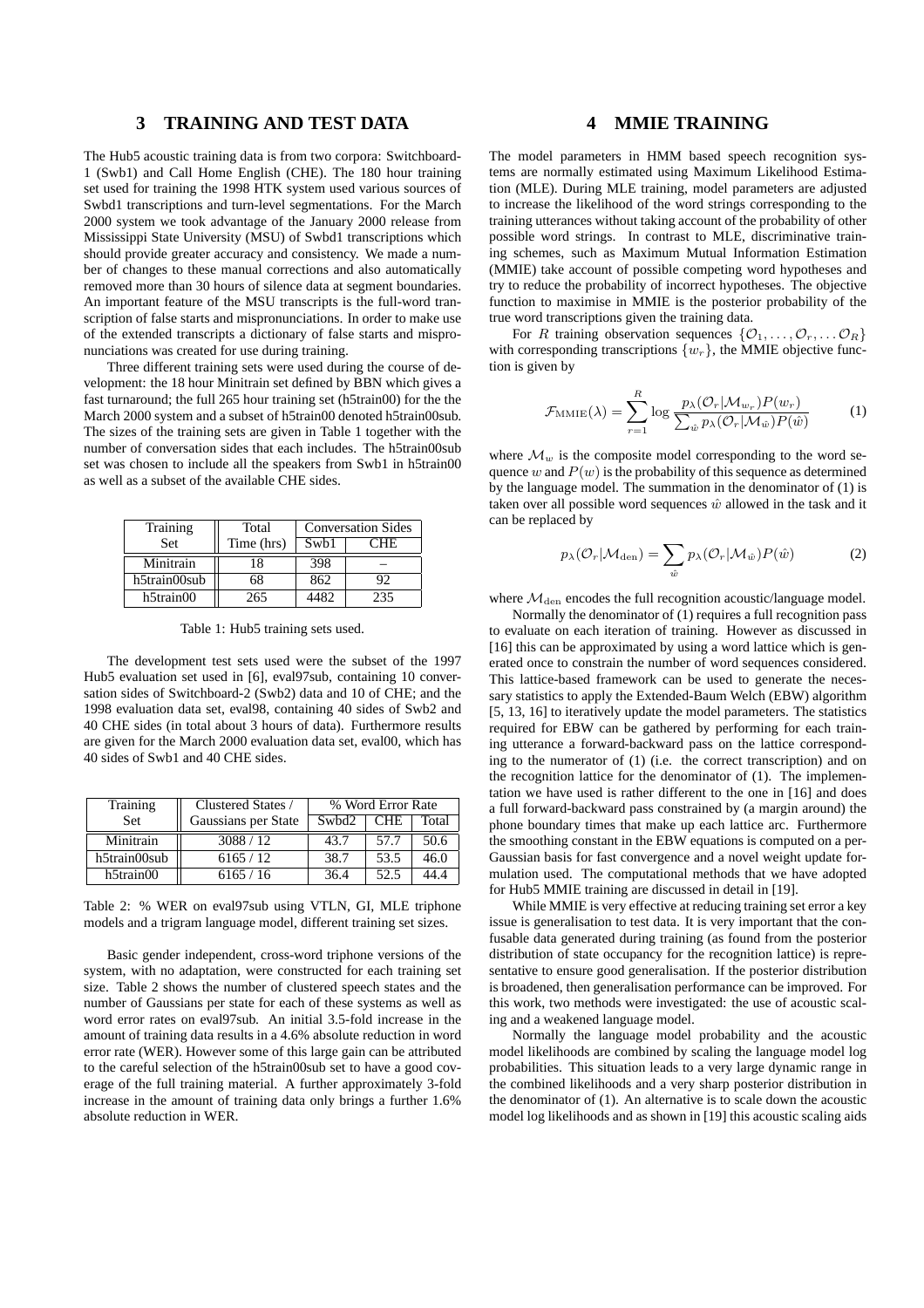generalisation performance. Furthermore, it is important to enhance the discrimination of the acoustic models without overly relying on the language model to resolve difficulties. Therefore as suggested in [15] a unigram language model was used during MMIE training which also improves generalisation performance [19].

Experiments reported in [19] show that MMIE is effective for a range of training set sizes and model types. Table 3 shows word error rates using triphone HMMs trained on h5train00. These experiments required the generation of numerator and denominator lattices for each of the 267,611 training segments. It was found that two iterations of MMIE re-estimation gave the best test-set performance [19]. Comparing the lines in Table 3 show that, without data weighting, the overall error rate reduction from MMIE training is 2.6% absolute on eval97sub and 2.7% absolute on eval98.

|            | eval97 <sub>sub</sub> |            |       | eval <sub>98</sub> |            |       |
|------------|-----------------------|------------|-------|--------------------|------------|-------|
| Iteration  | Swbd2                 | <b>CHE</b> | Total | Swbd2              | <b>CHE</b> | Total |
| <b>MLE</b> | 36.4                  | 52.5       | 44.4  | 42.6               | 48.6       | 45.6  |
| MLE/w      | 35.7                  | 51.8       | 43.7  | 42.5               | 47.7       | 45.1  |
|            | 34.2                  | 50.7       | 42.4  | 40.9               | 46.5       | 43.7  |
| 1/w        | 34.0                  | 50.2       | 42.0  | 40.7               | 46.2       | 43.5  |
| 2          | 33.6                  | 50.1       | 41.8  | 40.3               | 45.4       | 42.9  |
| 2/w        | 33.8                  | 50.0       | 41.9  | 40.3               | 45.1       | 42.7  |

Table 3: %WER on eval97sub and eval98 using VTLN GI triphone models and a trigram language model. (w) denotes data weighting.

The table also shows the effect of giving a factor of three weighting to the CHE training data. $<sup>1</sup>$  This reduced the error rate for the</sup> MLE models by 0.5% to 0.7% absolute, but has a much smaller beneficial effect for MMIE trained models. This is probably because while MLE training gives equal weight to all training utterances, MMIE training effectively gives greater weight to those training set utterances with low sentence posterior probabilities for the correct utterance.

MMIE was also used to train quinphone HMMs. The gain from MMIE training for quinphone HMMs was 1.9% absolute on eval97sub from a quinphone MLE system using acoustic data weighting. As shown in [19] the gains from MLLR adaptation are as great for MMIE models as for MLE trained models. Hence the primary acoustic models used in the March 2000 CU-HTK evaluation system used gender-independent MMIE trained HMMs.

## **5 SOFT-TYING**

Soft tying of states [10] allows Gaussians from a particular state, corresponding to a decision tree leaf node, to be also used in other mixture distributions with similar acoustics. Previously, using an implementation from JHU, the technique was investigated using various training set sizes and levels of model complexity [7]. It was found that while consistent improvements were obtained, the improvement in WER was reduced when features such as VTLN and MLLR adaptation were included in the system.

For the March 2000 system, a revised and somewhat simplified implementation of soft-tying was investigated. For a given model set a single Gaussian per state version was created. For each speech state in the single Gaussian system, the nearest two other states were

found using a log-overlap distance metric [14], which calculates the distance between two Gaussians as the area of overlap of the two probability density functions. All of the mixture components from the two nearest states and the original state of the original mixture Gaussian HMM are then used in a mixture distribution for the state. Thus the complete soft-tied system has the same number of Gaussians as the original system and three times as many mixture weights per state. After this revised structure has been created all system parameters are re-estimated. This approach allows the construction of both soft-tied triphone and quinphone systems in a straightforward manner.

| System   | Triphones |            |       | Quinphones |            |       |
|----------|-----------|------------|-------|------------|------------|-------|
| Type     | Swbd2     | <b>CHE</b> | Total | Swbd2      | <b>CHE</b> | Total |
| GІ       | 42.5      | 47.7       | 45.1  | 42.1       | 47.3       | 44.7  |
| ST/GI    | 42.1      | 47.4       | 44.8  | 41.5       | 46.9       | 44.2  |
| ST/GD    | 41.4      | 47.0       | 44.2  | 41.0       | 46.1       | 43.6  |
| ST/GD/PP | 40.1      | 45.5       | 42.8  | 39.2       | 44.6       | 41.9  |

Table 4: WER on eval98 using VTLN GI triphone/quinphone models trained on h5train00 (3x CHE) and a trigram LM. ST denotes soft-tied models and PP the use of pronunciation probabilities.

The results of using soft-tied (ST) triphone and quinphone systems on eval98 is shown in Table 4 when data weighting is used.<sup>2</sup>

There is a reduction in WER of 0.3% absolute for triphones and 0.5% for quinphones and a further 0.6% absolute from using GD models. So far, soft-tying has only been used with MLE training, although the technique could also be applied to MMIE trained models.

## **6 PRONUNCIATION PROBABILITIES**

The pronunciation dictionary used in this task contains on average 1.1 to 1.2 pronunciations per word. Unigram pronunciation probabilities, that is the probability of a certain pronunciation variant for a particular word, were estimated based on an alignment of the training data. If words were not seen in the training data a uniform distribution over all pronunciation variants is assumed. However, this straight-forward implementation only brought moderate improvements in WER.

The dictionaries in the HTK system explicitly contain silence models as part of a pronunciation. Experiments with or without inclusion of silence into the probability estimates were conducted [7]. The most successful scheme used three separate dictionary entries for each real pronunciation which differed by the word-end silence type: a no silence version; adding a short pause preserving cross-word context; and a general silence model altering context. The unigram "pronunciation" probability is found separately for each of these entries and the distributions are smoothed with the overall silence distributions. Finally all dictionary probabilities are renormalised so that the pronunciation for each word which has the highest probability is set to one. During recognition the (log) pronunciation probabilities are scaled by the same factor as used for the language model.

Table 4 shows that the use of pronunciation probabilities gives a reduction in WER of 1.4-1.7% absolute on eval98. On other test sets improvements greater than 1% absolute have also been obtained and

<sup>&</sup>lt;sup>1</sup>The test set is balanced across Switchboard and Call Home data but the training set isn't and so data weighting attempts to partially correct this imbalance.

<sup>2</sup>We have found that the use of acoustic data weighting reduces the beneficial effect of soft-tying.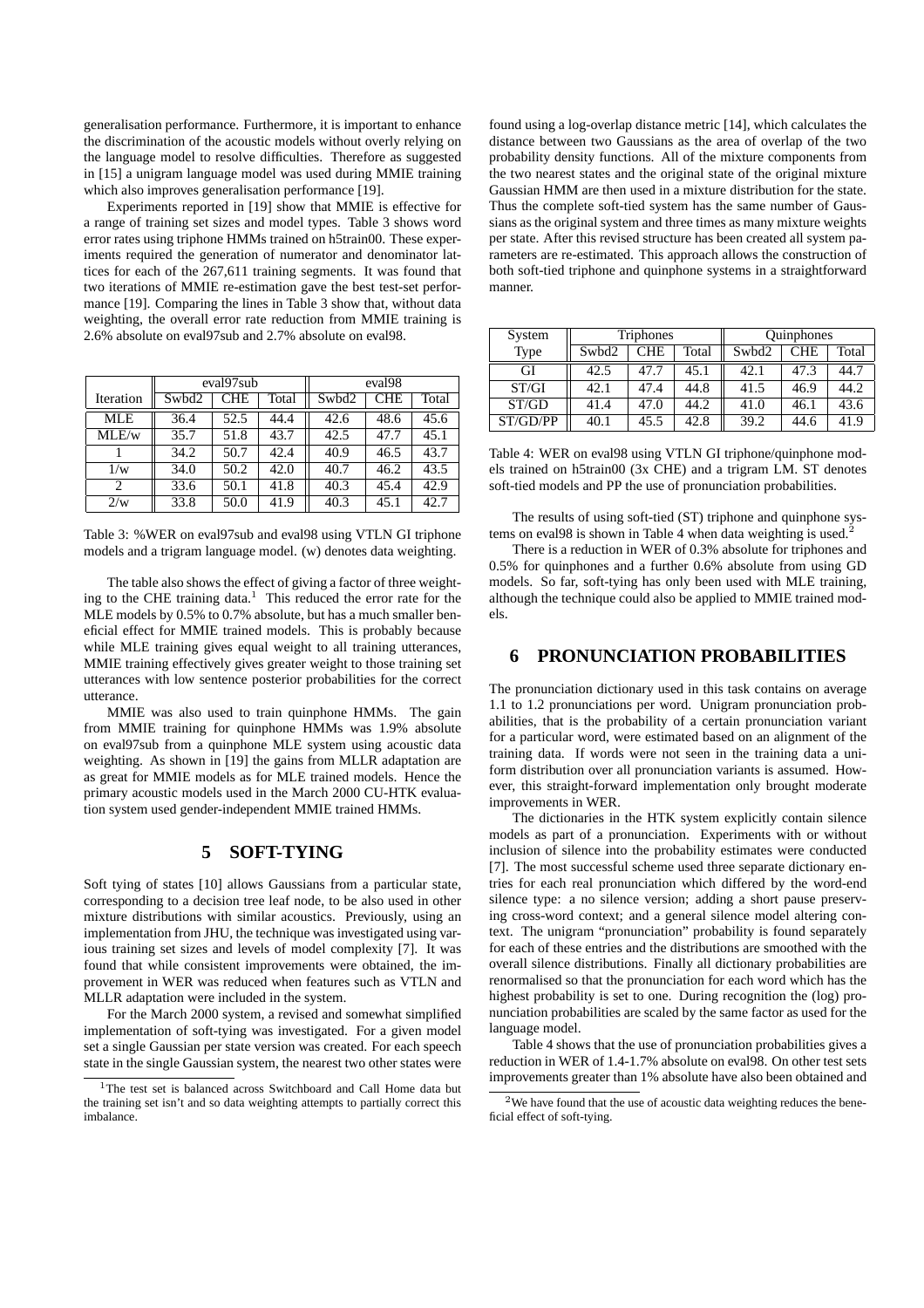size of the gains is found to be fairly independent of the complexity of the underlying system.

## **7 FULL VARIANCE TRANSFORMS**

A side-dependent block-full variance (FV) transformation [4], H, of the form  $\hat{\Sigma} = H\Sigma H^T$  was investigated. This can be viewed as the use of a speaker-dependent global semi-tied block-full covariance matrix and can be efficiently implemented by transforming both the means and the input data. In our implementation, the full variance transform was computed after standard mean and variance maximum likelihood linear regression (MLLR). Typically a WER reduction of 0.5% to 0.8% was obtained. However as a side effect, we found that there were reduced benefits from multiple iterations of MLLR when used with a full variance transform.

## **8 CONFUSION NETWORKS**

Confusion networks allow estimates of word posterior probabilities to be obtained. For each link in a particular word lattice (from standard decoding) a posterior probability is estimated using the forward-backward algorithm. The lattice with these posteriors is then transformed into a linear graph, or confusion network (CN), using a link clustering procedure [11]. This graph consists of a sequence of so called confusion sets, which contain competing single word hypotheses with associated posterior probabilities. A path through the graph is found by choosing one of the alternatives from each confusion set. By picking the word with the highest posterior from each set the sentence hypothesis with the lowest overall expected word error rate can be found. This hypothesis is generally more accurate than the one chosen by the normal Viterbi decoding, which minimises the *sentence* error rate.

The estimates of the word posterior probabilities encoded in the confusion networks can be used directly as confidence scores (which are essentially word-level posteriors), but they tend to be over-estimates of the true posteriors. This effect is due to the assumption that the word lattices represent the relevant part of the search space. While they contain the most-likely paths, a significant part of the "tail" of the overall posterior distribution is missing. To compensate for this a decision tree was trained to map the estimates to confidence scores.

The confusion networks with their associated word posterior estimates were also used in an improved system combination scheme. Previously the ROVER technique introduced in [2] had been used to combine the 1-best output of multiple systems. Confusion network combination (CNC) can be seen as a generalisation of ROVER to confusion networks, i.e. it uses the competing word hypotheses and their posteriors encoded in the confusion sets instead of only considering the most likely word hypothesised by each system.

A more detailed description of the use of word posterior probabilities and their application to the Hub5 task can be found in [1].

#### **9 MARCH 2000 EVALUATION SYSTEM**

This section gives an overview of the complete system as used in the March 2000 evaluation. The system operates in multiple passes through the data: initial passes are used to generate word lattices and then these lattices are rescored using four different sets of adapted acoustic models. The final system output comes from combining the confusion networks from each of these re-scoring passes. While this

architecture results in a complex overall system, this section also reports the results of each of the stages. This allows the performance of many system variants at different levels of complexity to be assessed.

## **9.1 Acoustic Models**

The VTLN acoustic models used in the system were either triphones (6165 speech states/16 Gaussians per state) or quinphones (9640 states/16 Gaussians per state) trained on h5train00. More details on the performance of these models was given in previous sections. It should be emphasised that the MMIE models were all gender independent while the MLE VTLN models were all gender dependent using soft-tying. All the acoustic models used Call Home weighting.

## **9.2 Word List & Language Models**

The word list was taken from two sources: the 1998 27k word list [6] and the most frequent 50,000 words occurring in the 204 million words of broadcast news (BN) LM training data. This gave a new word list with 54,537 words where most of the pronunciations were already available in our broadcast news (Hub4) dictionary. The 54k wordlist reduced the out-of-vocabulary (OOV) rate on eval98 from 0.94% to 0.38%. After the March 2000 evaluation it was found that using the 54k dictionary gave an OOV rate of 0.30% on eval00 compared to 0.69% if the 27k dictionary had been used.

The use of the MSU Swb1 training transcriptions for language modelling purposes raised certain issues. First, the average sentence length was 11.3 words compared to 9.5 words on the LDC transcripts that we previously used. This has the effect that LMs trained on the MSU transcripts have a higher test-set perplexity which is mainly due to the reduced probability of the sentence-end symbol. Since it was not known if LDC-style or MSU-style training transcripts would be more appropriate, both sets of data were used along with the broadcast news data. Bigram, trigram and 4-gram LMs were trained on each data set (LDC Hub5, MSU Hub5, BN) and merged to form an effective 3-way interpolation. Furthermore, as described in [6] a class-based trigram model using 400 automatically generated word classes [12, 9] was built to smooth the merged 4-gram language model by a further interpolation step to form the language model used in lattice rescoring.

#### **9.3 Stages of Processing**

The first three passes through the data (P1–P3) are used to generate word lattices. First P1 (GI non-VTLN MLE triphones, trigram LM, 27k dictionary), generated an initial transcription. This P1 pass is identical to the 1998 P1 setup [6]. The P1 output was used solely for VTLN warp-factor generation and assignment of a gender label for each test conversation side. All subsequent passes used the 54k dictionary and VTLN-warped test data. Stage P2 used MMIE GI triphones to generate the transcriptions for unsupervised test-set MLLR adaptation [8, 3] with a 4-gram LM. A global transform<sup>3</sup> for the means (block-diagonal) and variances (diagonal) was computed for each side. In stage P3, the actual word lattices were generated using the adapted GI MMIE triphones and a bigram language model. These lattices were expanded expanded to contain language model probabilities generated by the interpolation of the word 4-gram and the class trigram.

<sup>3</sup>A "global transform" denotes one transform for speech and a separate transform for silence.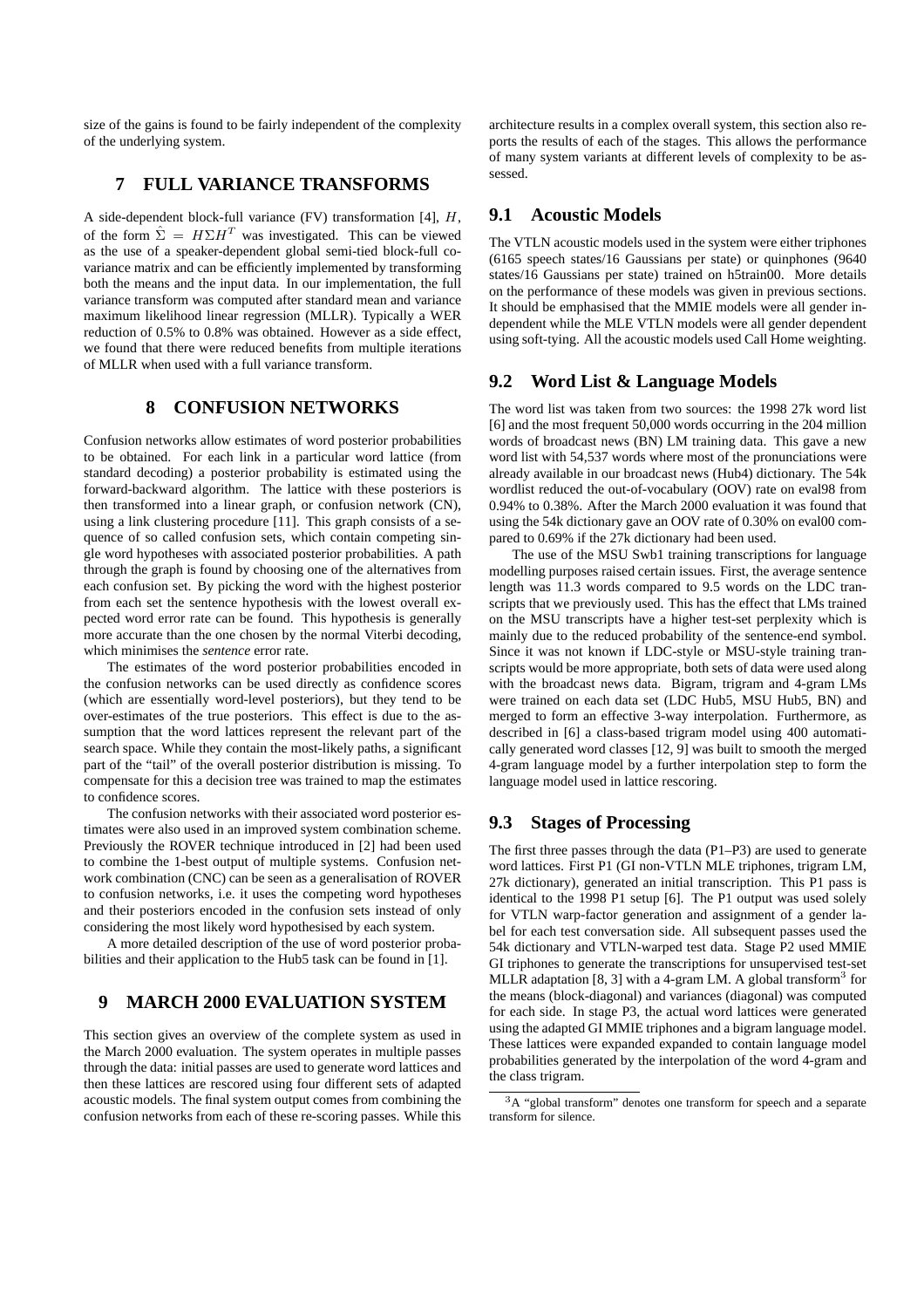Subsequent passes rescored these lattices and operated in two branches: a branch using GI MMIE trained models (branch "a") and a branch using GD, soft-tied, MLE models (branch "b"). Stage P4a/P4b used triphone models with standard global MLLR, a FV transform, pronunciation probabilities and confusion network decoding. The output of the respective branches served as the adaptation supervision to stage P5a/P5b. These were as P4a/P4b but were based on quinphone acoustic models. Finally for the MMIE branch only, a pass with two MLLR transforms was run (P6a). The final system word output and confidence scores was found by using CNC with the confusion networks from P4a, P4b, P6a and P5b.

## **9.4 System Results on Eval98**

Table 5 gives results for each processing stage for the 1998 evaluation set. The large difference (6.8% absolute in WER) between the P1 and P2 results is due to the combined effects of VTLN, MMIE models on the new training set, the larger vocabulary and a 4-gram LM. MLLR adaptation and the smoothing from a class LM results in a further reduction in WER of 2.5% absolute. The second adaptation stage which includes MLLR and a full variance transform (FV), pronunciation probabilities and confusion network decoding reduces the WER by a further 2.9% absolute (P4a), which is 0.8% absolute better than the result of the corresponding MLE soft-tied GD triphone models (P4b).

| Stage                     | Swbd2 | <b>CHE</b> | Total | <b>NCE</b> |
|---------------------------|-------|------------|-------|------------|
| P <sub>1</sub>            | 47.0  | 51.6       | 49.3  |            |
| P <sub>2</sub>            | 40.0  | 44.9       | 42.5  |            |
| P <sub>3</sub>            | 37.5  | 42.4       | 40.0  |            |
| P <sub>4</sub> a no FV/CN | 36.2  | 41.4       | 38.8  |            |
| P <sub>4</sub> a no CN    | 35.8  | 40.8       | 38.3  |            |
| P <sub>4</sub> a          | 34.5  | 39.6       | 37.1  | 0.238      |
| P <sub>4</sub> b no FV/CN | 37.1  | 42.2       | 39.7  |            |
| P <sub>4</sub> b no CN    | 36.8  | 41.3       | 39.0  |            |
| P4b                       | 35.5  | 40.3       | 37.9  | 0.235      |
| P <sub>5</sub> a no CN    | 35.2  | 39.5       | 37.4  |            |
| P <sub>5</sub> a          | 33.9  | 38.4       | 36.2  | 0.232      |
| P <sub>5</sub> b no CN    | 35.6  | 40.7       | 38.1  |            |
| P <sub>5</sub> h          | 34.5  | 39.5       | 37.0  | 0.229      |
| P6a no CN                 | 34.6  | 39.2       | 36.9  |            |
| P6a                       | 33.6  | 38.4       | 36.0  | 0.224      |
| <b>FINAL/ROVER</b>        | 32.8  | 38.0       | 35.4  |            |
| <b>FINAL/CNC</b>          | 32.5  | 37.4       | 35.0  | 0.225      |

Table 5: % WER and normalised cross entropy (NCE) values on eval98 for all stages of the evaluation system. The final system output is a combination of P4a,P4b,P6a and P5b. "no FV" denotes system output without full variance transform. "no CN" denotes standard output rather than minimum word error rate output.

The use of quinphone models instead of triphone models gives a further gain of 0.9% for both branches. Whereas the second adaptation stage with two speech transforms for the quinphone MMIE models brings 0.5%, after obtaining CN output the difference is only 0.2%. The final result after 4-fold system combination is 35.0%. This is an 11% reduction in WER relative to the CU-HTK evaluation result obtained on the same data set in 1998 (39.5%).

Note that confusion network output consistently improves performance by about 1% absolute and that combination of the 4 outputs using confusion network combination (CNC) is 0.4% absolute better than using the ROVER approach. Then confidence scores based on confusion networks give an improved normalised cross entropy (NCE) of 0.225 compared to 0.145 from the 1998 CU-HTK evaluation system which used N-best homogeneity based confidence scores.

## **9.5 March 2000 Evaluation Data Results**

Table 6 lists the evaluation system performance on the March 2000 evaluation set. The performance on eval00 gives a similar per stage improvement to that obtained for eval98. However the absolute WER levels are reduced by about 10% absolute.<sup>4</sup>

| Stage                                 | Swbd2 | <b>CHE</b> | Total | <b>NCE</b> |
|---------------------------------------|-------|------------|-------|------------|
| P <sub>1</sub>                        | 31.7  | 45.4       | 38.6  |            |
| P <sub>2</sub>                        | 25.5  | 38.1       | 31.8  |            |
| P <sub>3</sub>                        | 22.9  | 35.7       | 29.3  |            |
| P <sub>4</sub> a                      | 20.9  | 33.5       | 27.2  | 0.294      |
| P <sub>4</sub> b                      | 21.9  | 33.7       | 27.8  | 0.287      |
| P <sub>5</sub> a                      | 20.3  | 32.7       | 26.6  |            |
| P <sub>5</sub> h                      | 21.0  | 32.8       | 26.9  | 0.292      |
| P6a                                   | 20.3  | 32.6       | 26.5  | 0.284      |
| P <sub>4</sub> b+P <sub>5</sub> b/CNC | 20.6  | 32.4       | 26.5  | 0.285      |
| P4a+P6a/CNC                           | 19.5  | 31.7       | 25.6  | 0.278      |
| P4a+P4b+P6a+P5b/CNC                   | 19.3  | 31.4       | 25.4  | 0.271      |

Table 6: % WER and normalised cross entropy on eval00 for each stage of the CU-HTK Hub5E 2000 evaluation system.

It was again found that there is a fairly consistent 1% absolute reduction in WER from confusion networks. A contrast (not shown in the table) showed that on P2 the use of MMIE models had given a 2.1% absolute reduction in WER over the corresponding MLE models. The combination P4a+P6a denotes a system where only MMIE trained models have been used for decoding which yields a result 0.9% absolute better than the corresponding MLE combination (P5b+P4b). However, the inclusion of the MLE system outputs gives a 0.2% WER absolute improvement. The final error rate from the system (25.4%) was lowest in the evaluation by a statistically significant margin.

## **9.6 Pure MLE Contrast**

A further run on eval98 was performed to investigate the effect of using a combined MMIE/MLE system. For the results in Table 7, MLE models were used to create the lattices and provide the adaptation supervision (Pure MLE) rather than using MMIE based models for P2/P3 and MMIE generated adaptation supervision for P4.

The pure MLE system (MLE models in P2/P3 and MLE lattices) performs 2.1% absolute poorer than the MMIE system on P2. Comparing the performance of MLE models in P4b, they are 0.7% poorer than in the eval setup (MLE models with MMIE lattices and adaptation supervision) without confusion networks but only 0.3% poorer

<sup>&</sup>lt;sup>4</sup>All participating sites found that the eval00 data was easier to recognise than past Hub5 evaluation data sets.